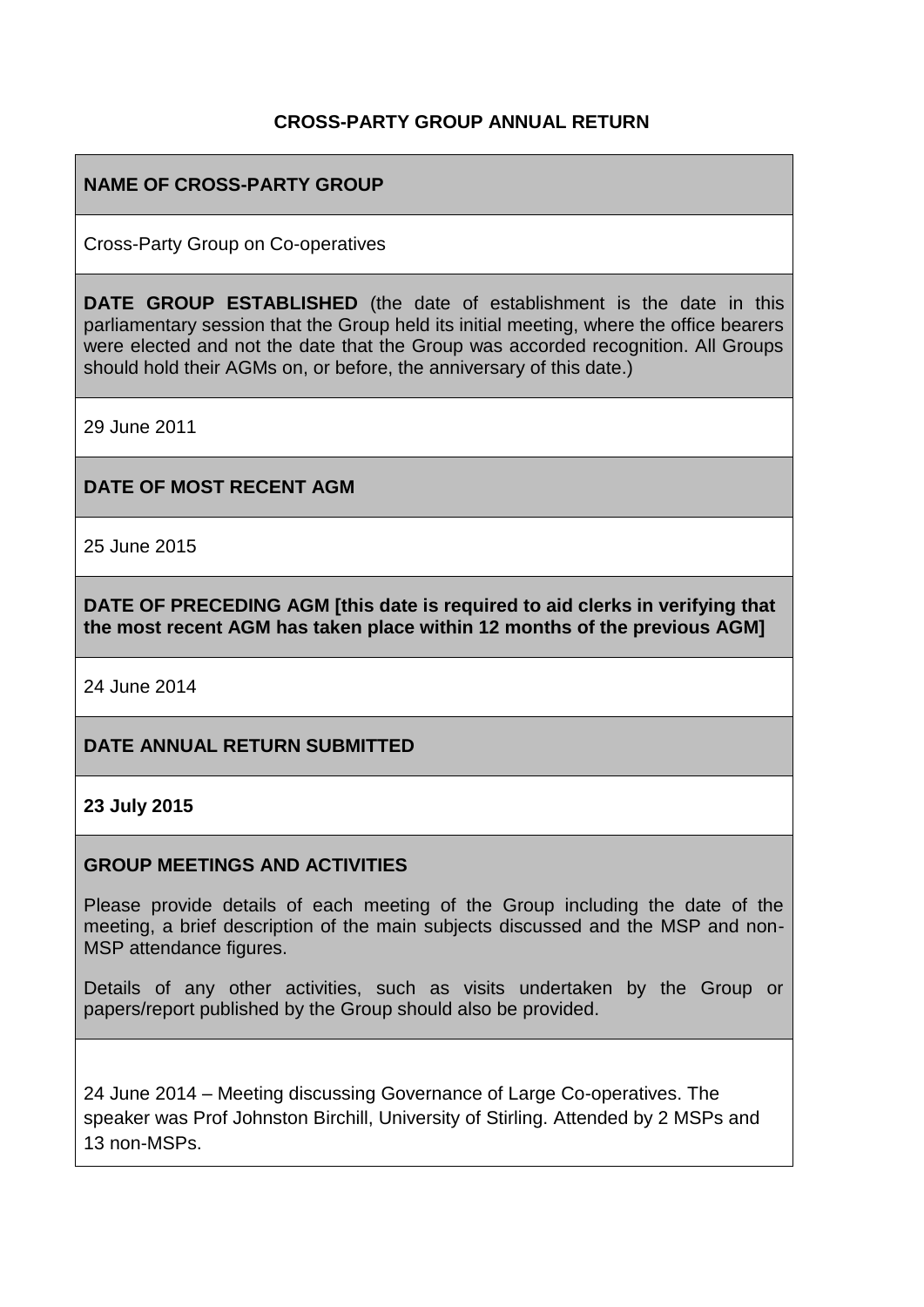19 November 2014 – Meeting discussing the Scottish Co-operative Economy. The speaker was Ed Mayo, Secretary General of Co-operatives UK. Attended by 1 MSP and 12 non-MSPs.

[*Clerks note: this meeting was inquorate and therefore classed as an informal meeting. No minutes will be posted onto the CPG webpage and this meeting does not count towards the requirements set out in the Code of Conduct that all Groups must hold two meetings per year*]

17 March 2015 – Meeting discussing Co-operative Councils. The speakers were Cllr Maureen Child, City of Edinburgh Council and Alan Davidson, Glasgow City Council. Attended by 1 MSP and 21 non-MSPs.

[*Clerks note: this meeting was inquorate and therefore classed as an informal meeting. No minutes will be posted onto the CPG webpage and this meeting does not count towards the requirements set out in the Code of Conduct that all Groups must hold two meetings per year*]

25 June 2015 – Meeting discussing the development of co-operatives. The speakers were Martin Meteyard - Co-operative Business Consultants, Jaye Martin - Cooperative Development Scotland and Mike Shaw - Students for Co-operation. Attended by 2 MSPs and 13 non-MSPs.

## **MSP MEMBERS OF THE GROUP**

Please provide names and party designation of all MSP members of the Group.

Willie Coffey (SNP)

James Kelly (Labour)

John Scott (Conservative)

Jim Hume (Liberal Democrat)

Claudia Beamish (Labour)

Jackie Baillie (Labour)

Sarah Boyack (Labour)

Johann Lamont (Labour)

Kezia Dugdale (Labour)

Richard Simpson (Labour)

Rob Gibson (SNP)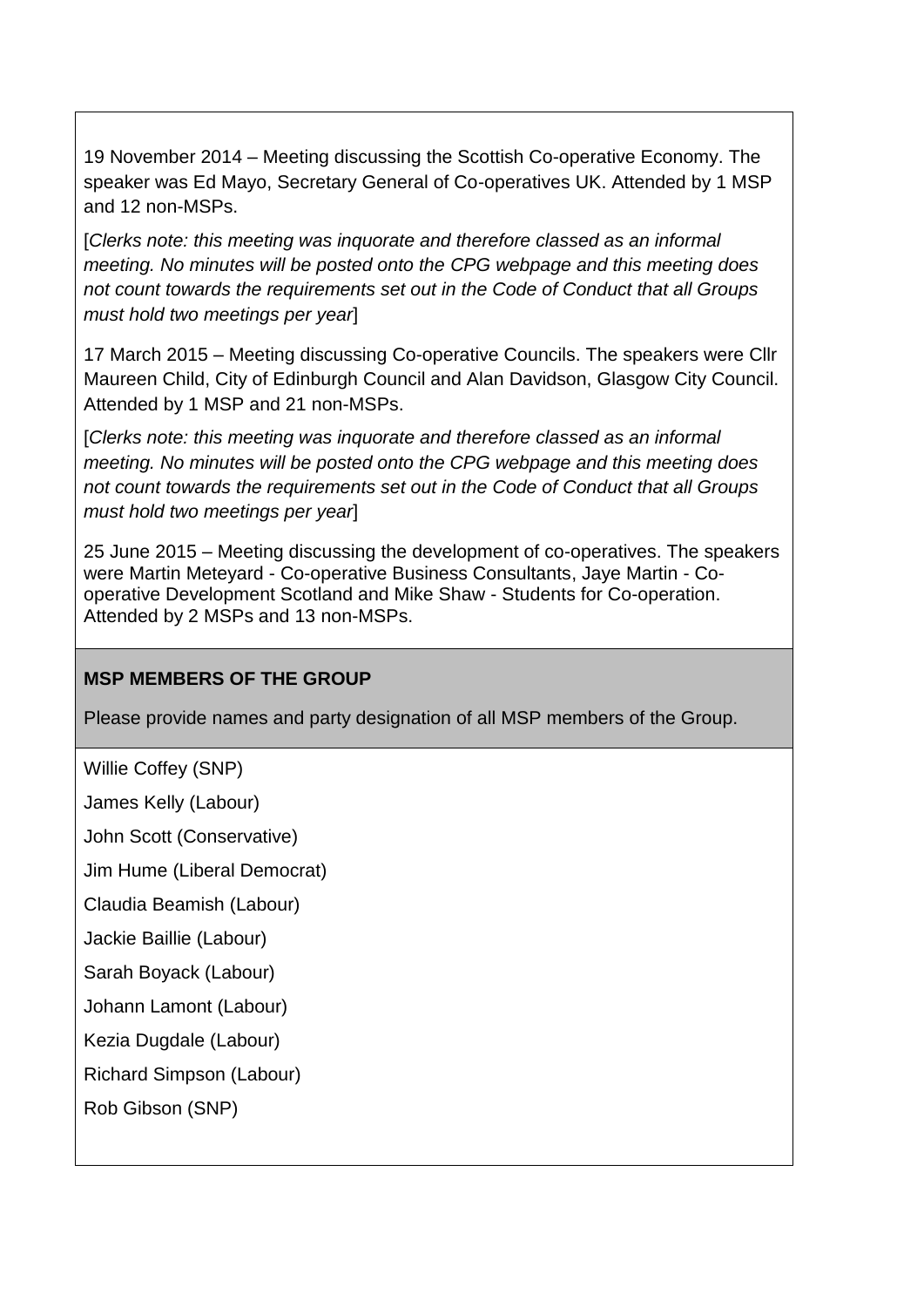# **NON-MSP MEMBERS OF THE GROUP**

For organisational members please provide only the name of the organisation, it is not necessary to provide the name(s) of individuals who may represent the organisation at meetings of the Group.

| <b>Individuals</b> | n/a                                                                                                                                                                                                                                                                                                                                                                                                                    |
|--------------------|------------------------------------------------------------------------------------------------------------------------------------------------------------------------------------------------------------------------------------------------------------------------------------------------------------------------------------------------------------------------------------------------------------------------|
| Organisations      | Co-operatives UK - secretariat<br>Co-operative Development Scotland<br>Co-operative Education Trust Scotland<br>Drumchapel Housing Co-operative<br><b>Fair Trade Sports Balls Ltd</b><br><b>Highland Home Carers Ltd</b><br>Lister Housing Co-operative Ltd<br><b>Scottish Agricultural Organisation Society</b><br>Scotmid<br><b>Social Enterprise Scotland</b><br><b>Supporters Direct</b><br>The Co-operative Group |
|                    |                                                                                                                                                                                                                                                                                                                                                                                                                        |

# **GROUP OFFICE BEARERS**

Please provide names for all office bearers. The minimum requirement is that two of the office bearers are MSPs and one of these is Convener – beyond this it is a matter for the Group to decide upon the office bearers it wishes to have. It is permissible to have more than one individual elected to each office, for example, coconveners or multiple deputy conveners.

| Co-Conveners           | Willie Coffey, James Kelly, Jim Hume, John Scott |
|------------------------|--------------------------------------------------|
| <b>Deputy Convener</b> | N/A                                              |
| Secretary              | James Proctor - Co-operatives UK                 |
| Treasurer              | N/A                                              |